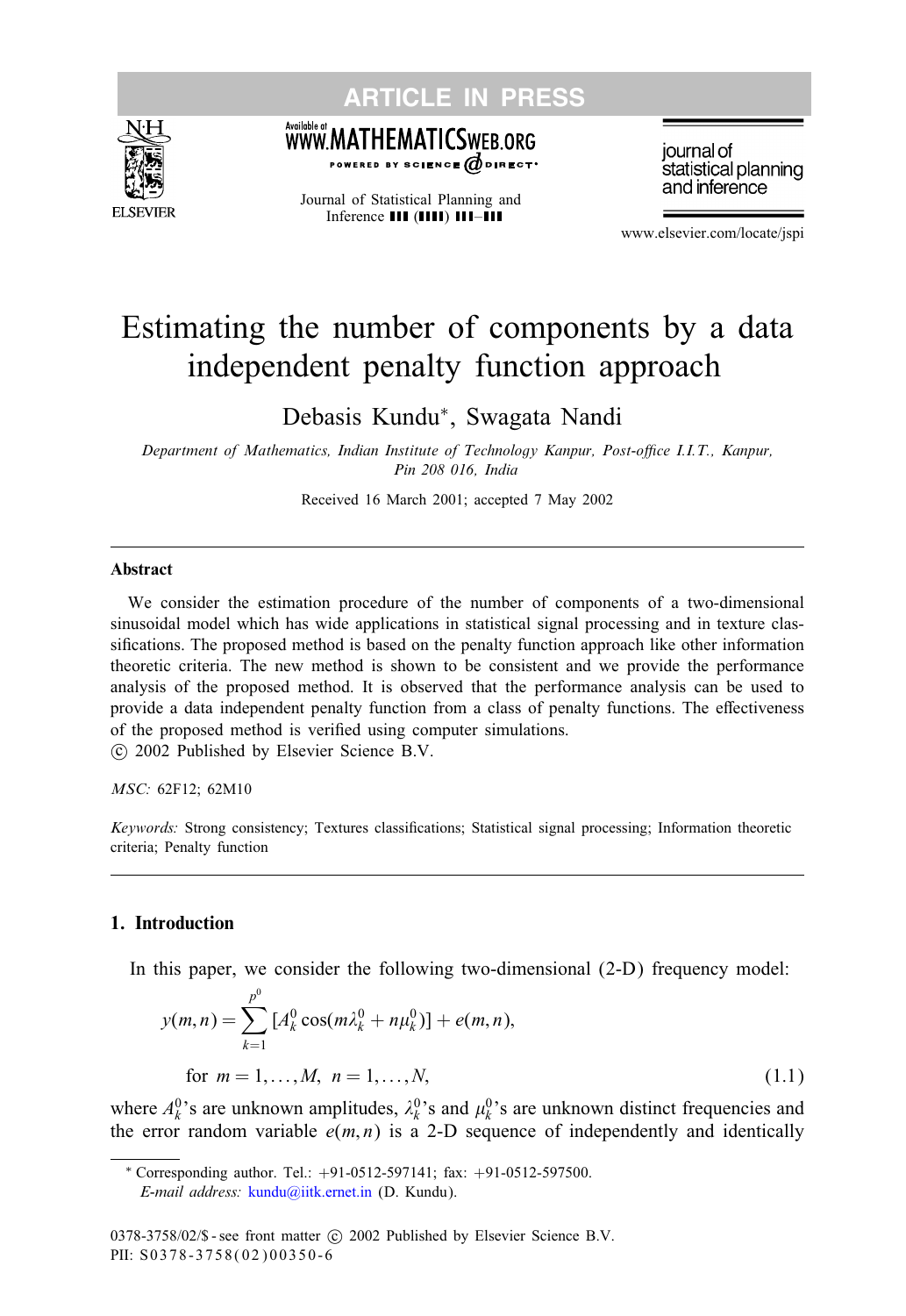distributed (i.i.d.) random variables. Two problems are of interest, one is the estimation of  $p^0$  and the other is the estimation of  $A_k^0$ 's,  $\mu_k^0$ 's and  $\lambda_k^0$ 's. The second problem, namely the estimation of the frequencies and amplitudes and the theoretical properties of these estimators were considered by [Kundu and Gupta \(1998\)](#page-12-0) and [Bansal et al.](#page-12-0) [\(1999\).](#page-12-0) In this paper, we mainlyconsider the estimation of the number of components, i.e.  $p^0$ .

It may be mentioned that this is a well-discussed model in multidimensional signal processing, see for example, [Barbieri and Barone \(1992\),](#page-12-0) [Cabrera and Bose \(1993\),](#page-12-0) [Chun and Bose \(1995\),](#page-12-0) [Hua \(1992\)](#page-12-0) and [Lang and McClellan \(1982\).](#page-13-0) Interestingly, this model can be used to model different textures, see the works of [Mandrekar and](#page-13-0) [Zhang \(1995\)](#page-13-0) and [Nandi and Kundu \(1999\).](#page-13-0) There are several methods available in the literature which discuss the estimation of the frequencies and the amplitudes. [Miao](#page-13-0) [et al. \(1998\)](#page-13-0) discussed the estimation of the number of components in an equivalent 2-D model. It may be mentioned that the estimation of  $p<sup>0</sup>$  can be obtained by observing the number of peaks of the periodogram function  $(Kay, 1988)$  but that is quite subjective in nature and it may not work properly also all the times.

The main idea of the present method is to reduce the problem to a one-dimensional problem and then use the technique of the one-dimensional problem. In developing the present method, it is assumed that the maximum number of components is known to be less than or equal to K, a fixed number. Suppose r is the possible ranges of  $p^0$ , therefore,  $r \in \{0, \ldots, K\}$ . If  $M_0, \ldots, M_K$  denote the different models of order  $0, \ldots, K$ , respectively, then the problem is a model selection problem from a class of models. It may be mentioned that although the least-squares estimators are the most efficient estimators if the model order is known but unfortunately they are computationally quite involved. The least-squares estimators can be obtained bysome iterative technique and if the model order is not known the iterative process maynot even converge. Furthermore, anyiterative procedure has the problem of converging to a local optimum rather than the global optimum if the initial guesses are not proper and the problem becomes more severe if the model order  $p^0$  is not known. [Rao \(1988\)](#page-13-0) proposed an information theoretic criterion to estimate the number of components of a one-dimensional model but it is observed by the first author [\(Kundu, 1992\)](#page-12-0) that Rao's suggestion is very difficult to implement in practice. A practical implementation was proposed by the first author [\(Kundu, 1992\)](#page-12-0) but it is observed that Rao's method depends verymuch on the penalty function used.

In this paper, we use the eigen-decomposition technique to estimate  $p<sup>0</sup>$ , originally proposed by [Bai et al. \(1987\)](#page-12-0) (it will be referred from now on as BCKZ criterion) in a one-dimensional problem. It avoids estimation of the different parameters of the different models. It only needs the estimation of the error variances for the different models. The method uses the rank of a Vandermond-type matrix and the information theoretic criteria. We use penalty function approach like AIC and MDL, but instead of using any fixed penalty function, a class of penalty functions satisfying some special properties has been used. It is observed that any penalty function from that particular class will provide consistent estimate of the unknown parameter  $p^0$ . In proving the consistencywe onlyneed to assume that the error random variables are i.i.d. We obtain an estimate of probability of wrong detection for any particular penalty function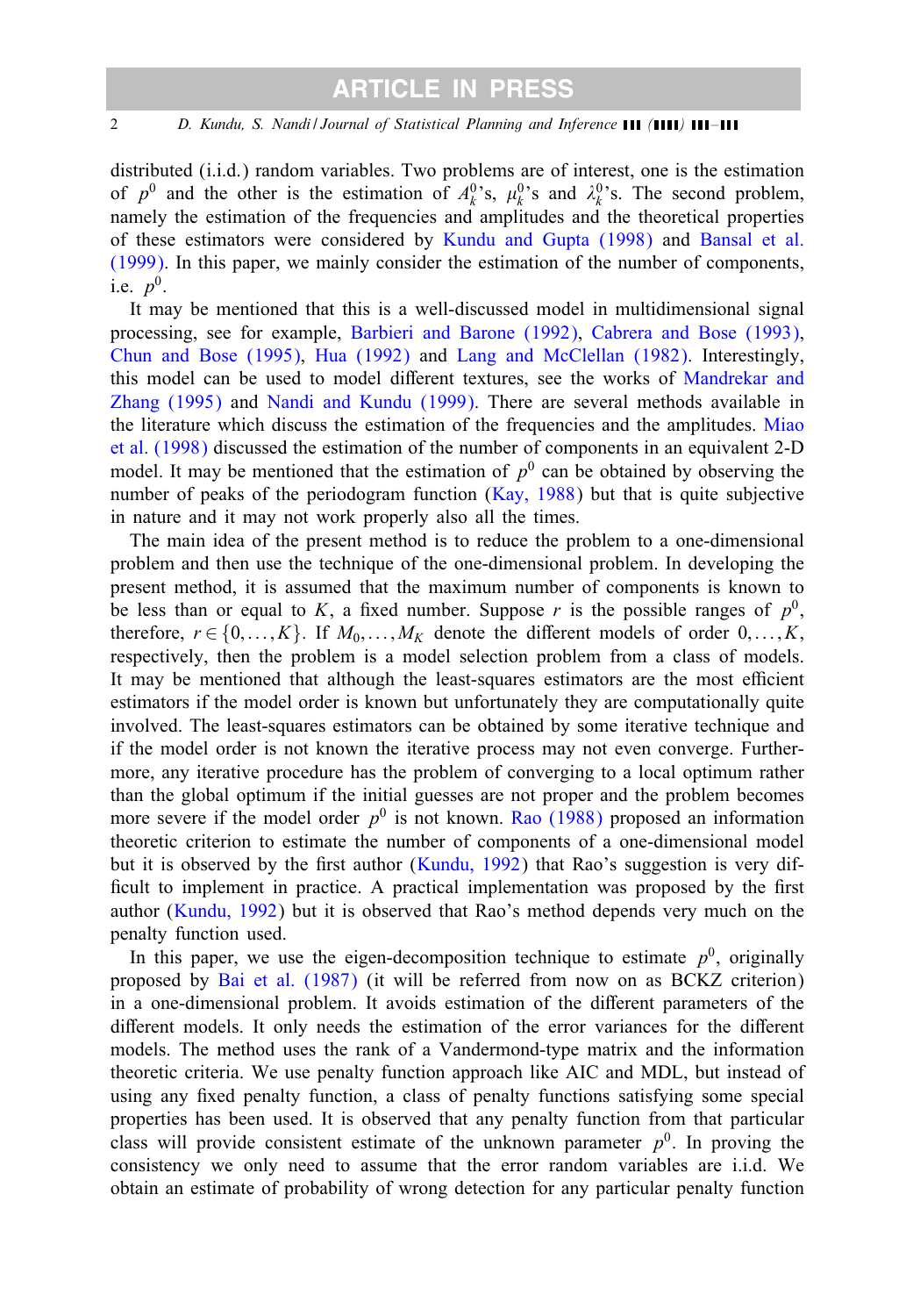<span id="page-2-0"></span>using the matrix perturbation technique and large sample approximation similarlyas [Kundu \(1998, 2000\).](#page-12-0) Once, we obtain an estimate of the probabilityof wrong detection, we use that penalty function for which the estimated probability of wrong detection is minimum. It is well known that one particular penalty function may not work well for all possible error variances or for all possible models. Since our method provides a data independent penalty function, it is expected to perform better than any fixed penalty function approach.

The rest of the paper is organized as follows. In Section 2, we give the estimation procedure and the consistency results are provided in Section  $3$ . The performance analysis is provided in Section [4](#page-6-0) and some numerical experiments are carried out in Section [5.](#page-8-0) Finally, we conclude the paper in Section [6.](#page-11-0)

#### 2. Estimation procedure

Suppose  $M \le N$ , for each  $j = 1,...,M$ , consider the following  $(N - L + 1) \times L$  data matrix:

$$
\mathbf{A}(j) = \begin{bmatrix} y(j,1) & \dots & y(j,L) \\ \vdots & \vdots & \vdots \\ y(j,N-L+1) & \dots & y(j,N) \end{bmatrix}
$$

and the  $L \times L$  matrix:

$$
\mathbf{R}(j) = \frac{1}{N - L + 1} \mathbf{A}(j)^{T} \mathbf{A}(j).
$$

Here L is any integer such that  $2K < L < N - 2K + 1$  and K is same as defined in Section [1.](#page-0-0) Consider the following  $L \times L$  matrix:

$$
\mathbf{R} = \frac{1}{M} \sum_{j=1}^{M} \mathbf{R}(j).
$$

Let the eigenvalues of **R** be  $\hat{a}_1, \dots, \hat{a}_L$  and we order them as  $\hat{a}_{(1)} > \dots > \hat{a}_{(L)}$ . Compute

$$
IC(r) = \log(\hat{a}_{(2r+1)} + 1) + rC_{N-L+1},
$$
\n(2.1)

for  $r=0,\ldots,K$ . Here  $C_N$  is the penalty function which satisfies the following conditions:

(a) 
$$
C_N > 0
$$
, (b)  $C_N \to 0$ , (c)  $\frac{C_N \sqrt{N}}{\sqrt{\log \log N}} \to \infty$ . (2.2)

Choose  $\hat{p}$  as an estimate of  $p^0$ , such that

$$
IC(\hat{p}) = \min\{IC(0), \ldots, IC(K)\}.
$$

Note that the proposed criterion is quite similar with the BCKZ criterion but slightly different because of the log function. We adopt this idea from [Rao \(1988\)](#page-13-0) and [Kundu](#page-12-0)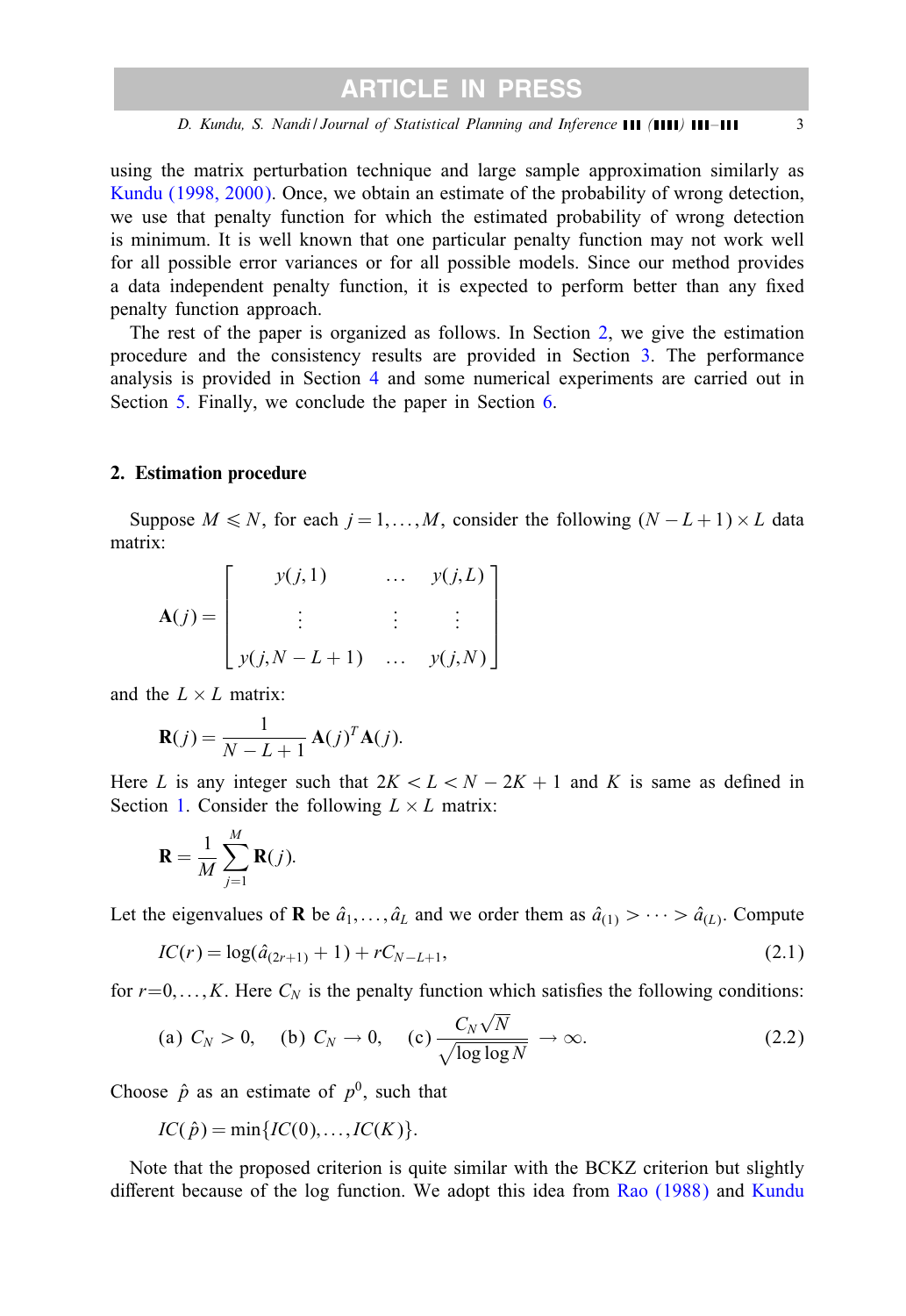<span id="page-3-0"></span>[\(1998\).](#page-12-0) It is observed by extensive computer simulations in [Kundu \(1992, 1998\)](#page-12-0) that using the log function makes the criterion more effective than the BCKZ criterion at least for small sample sizes. This criterion is like the other information theoretic criteria used in model selection. But unlike AIC, BIC or MDL, here we do not have any fixed penalty function. Here the penalty function can be anything provided it satisfies conditions [\(2.2\)](#page-2-0). Note that  $â_{(2r+1)}$  is a decreasing function of r and rC<sub>N−L+1</sub> is an increasing function of r. Therefore, as the model order increases,  $log(\hat{a}_{2r+1} + 1)$ gradually decreases, whereas the factor  $rC_{N-L+1}$  gradually increases and discourages to add more and more terms in the model. The factor  $rC_{N-L+1}$  acts as a penalty function and criterion  $(2.1)$  determines the order of the penalty. First we make the following assumption before stating the main result.

**Assumption 1.**  $A_k^0$  for  $k = 1, ..., p^0$  are arbitrary real numbers,  $\lambda_k^0, \mu_k^0 \in (0, \pi)$  for  $k = 1, \ldots, p^0$  and  $e(m, n)$  is a sequence of i.i.d random variables with mean zero and variance  $\sigma^2$ .

Now we can define the main result.

**Theorem 1.** Let  $C_N$  be a function of N satisfying  $(2.2)$  and

 $\hat{p}$  = arg min $\{IC(0), \ldots, IC(K)\},\$ 

*where*  $IC(j)$  *is same as defined in* [\(2.1\)](#page-2-0), *then under Assumption* 1,  $\hat{p}$  *is a strongly consistent estimator of*  $p^0$ .

In the next section, we show that any function  $C<sub>N</sub>$  which satisfies [\(2.2\)](#page-2-0) can be used as a penalty function and it will provide consistent estimate of the model order  $p^0$ .

#### 3. Proof of the consistency result

We need the following lemma to prove the consistency result.

**Lemma 1.** Let  $P = ((P_{jk}))$  and  $Q = ((Q_{jk}))$  be two  $m \times m$  *Hermitian matrices with spectral decomposition*

$$
\mathbf{P} = \sum_{j=1}^m \delta_j \mathbf{u}_j \mathbf{u}_j^H, \quad \mathbf{Q} = \sum_{j=1}^m \mu_j \mathbf{v}_j \mathbf{v}_j^H,
$$

where  $\delta_1 \geq \cdots \geq \delta_m$ ,  $\mu_1 \geq \cdots \geq \mu_m$ , 'H' denotes the complex conjugate of a vector or of a matrix,  $\{u_1,\ldots,u_m\}$  and  $\{v_1,\ldots,v_m\}$  are the orthonormal eigenvectors of **P** and Q, respectively. If there exists a  $\alpha$  such that  $|P_{jk} - Q_{jk}| \le \alpha$  for all  $j, k = 1,...,m$ , then there exits a c such that  $|\delta_k - \mu_k| \le c\alpha$ , for  $k = 1, \ldots, m$ .

**Proof.** The proof mainly follows from von Neumann's inequality. See also [Bai and](#page-12-0) [Rao \(1989\)](#page-12-0) for details.  $\Box$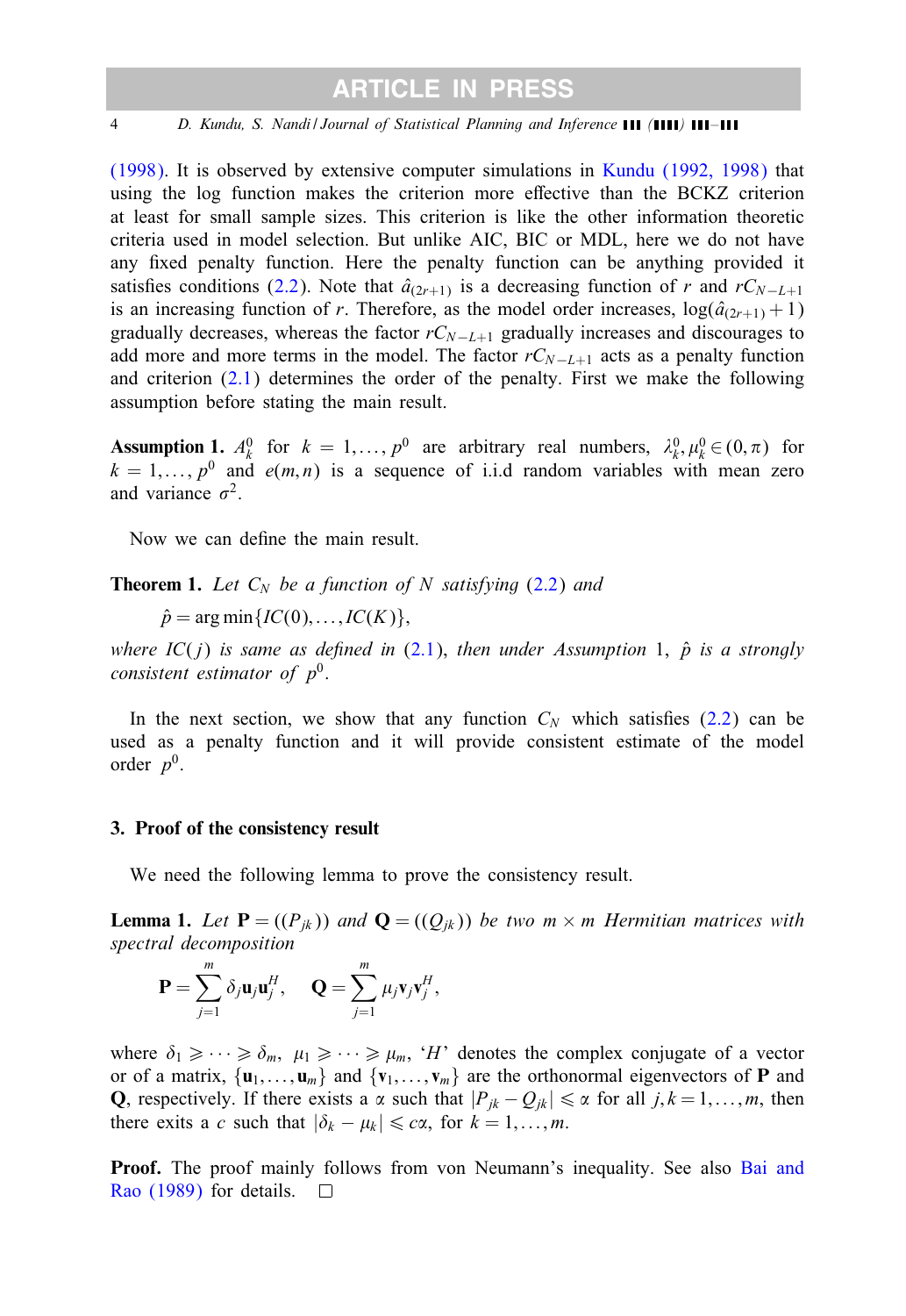**Proof of Theorem [1.](#page-3-0)** Note that  $y(j, n)$  can be written as

$$
y(j,n) = \sum_{k=1}^{p^0} \left[ \left( \frac{1}{2} A_k^0 e^{ij\lambda_k^0} \right) e^{in\mu_k^0} + \left( \frac{1}{2} A_k^0 e^{-ij\lambda_k^0} \right) e^{-in\mu_k^0} \right] + e(j,n)
$$
  
= 
$$
\sum_{k=1}^{2p^0} \alpha_k^0(j) e^{in\omega_k^0} + e(j,n),
$$

where  $i = \sqrt{-1}$ ,  $\alpha_{2k}^{0}(j) = \frac{1}{2} e^{-ij\lambda_k^0}$ ,  $\alpha_{2k-1}^{0}(j) = \frac{1}{2} e^{ij\lambda_k^0}$ ,  $\omega_{2k}^{0} = -\mu_k^0$  and  $\omega_{2k-1}^{0} = \mu_k^0$ ,  $k =$ 1,...,  $p^0$ . We denote the  $(r, t)$ th element of the matrix  $\mathbf{A}(j)^T \mathbf{A}(j)$  by  $a_{rt}(j)$  and by '-' let us denote the complex conjugate of a complex number. Therefore,

$$
a_{rt}(j) = \sum_{s=0}^{N-L} y(j, r+s) y(j, t+s)
$$
  
\n
$$
= \sum_{s=0}^{N-L} \left( \sum_{k=1}^{2p^0} (\alpha_k^0(j) e^{i\omega_k^0(r+s)} + e(j, r+s)) \right)
$$
  
\n
$$
\times \left( \sum_{k=1}^{2p^0} (\bar{\alpha}_k^0(j) e^{-i\omega_k^0(t+s)} + e(j, t+s)) \right)
$$
  
\n
$$
= \sum_{s=0}^{N-L} \sum_{k=1}^{2p^0} \sum_{l=1}^{2p^0} (\alpha_k^0(j) e^{i\omega_k^0(r+s)}) (\bar{\alpha}_l^0(j) e^{-i\omega_l^0(t+s)})
$$
  
\n
$$
+ \sum_{s=0}^{N-L} e(j, t+s) \sum_{k=1}^{2p^0} \alpha_k^0(j) e^{i\omega_k^0(r+s)}
$$
  
\n
$$
+ \sum_{s=0}^{N-L} e(j, r+s) \sum_{k=1}^{2p^0} \bar{\alpha}_k^0(j) e^{-i\omega_k^0(t+s)} + \sum_{s=0}^{N-L} e(j, r+s) e(j, t+s).
$$

Note that  $e(m, n)$ 's are i.i.d. random variables, therefore due to strong law of large numbers

$$
\frac{1}{N-L+1}\sum_{s=0}^{N-L}e(j,r+s)e(j,t+s)\rightarrow \sigma^2\delta_{rt},
$$

where  $\delta_{rt}$  is the Kronecker delta, i.e.  $\delta_{rt} = 1$  if  $r = t$  and  $\delta_{rt} = 0$  if  $r \neq t$ . By the law of iterated logarithm [\(Chung, 1974\)](#page-12-0) of the M-dependent sequence,

$$
\frac{1}{N-L+1} \sum_{s=0}^{N-L} e(j, t+s) \sum_{k=1}^{2p^0} \alpha_k^0(j) e^{i\omega_k^0(r+s)} = O\left(\frac{\log \log(N-L+1)}{N-L+1}\right)^{1/2}
$$

and

$$
\frac{1}{N-L+1} \sum_{s=0}^{N-L} e(j,r+s) \sum_{k=1}^{2p^0} \bar{\alpha}_k^0(j) e^{-i\omega_k^0(t+s)} = O\left(\frac{\log \log (N-L+1)}{N-L+1}\right)^{1/2}.
$$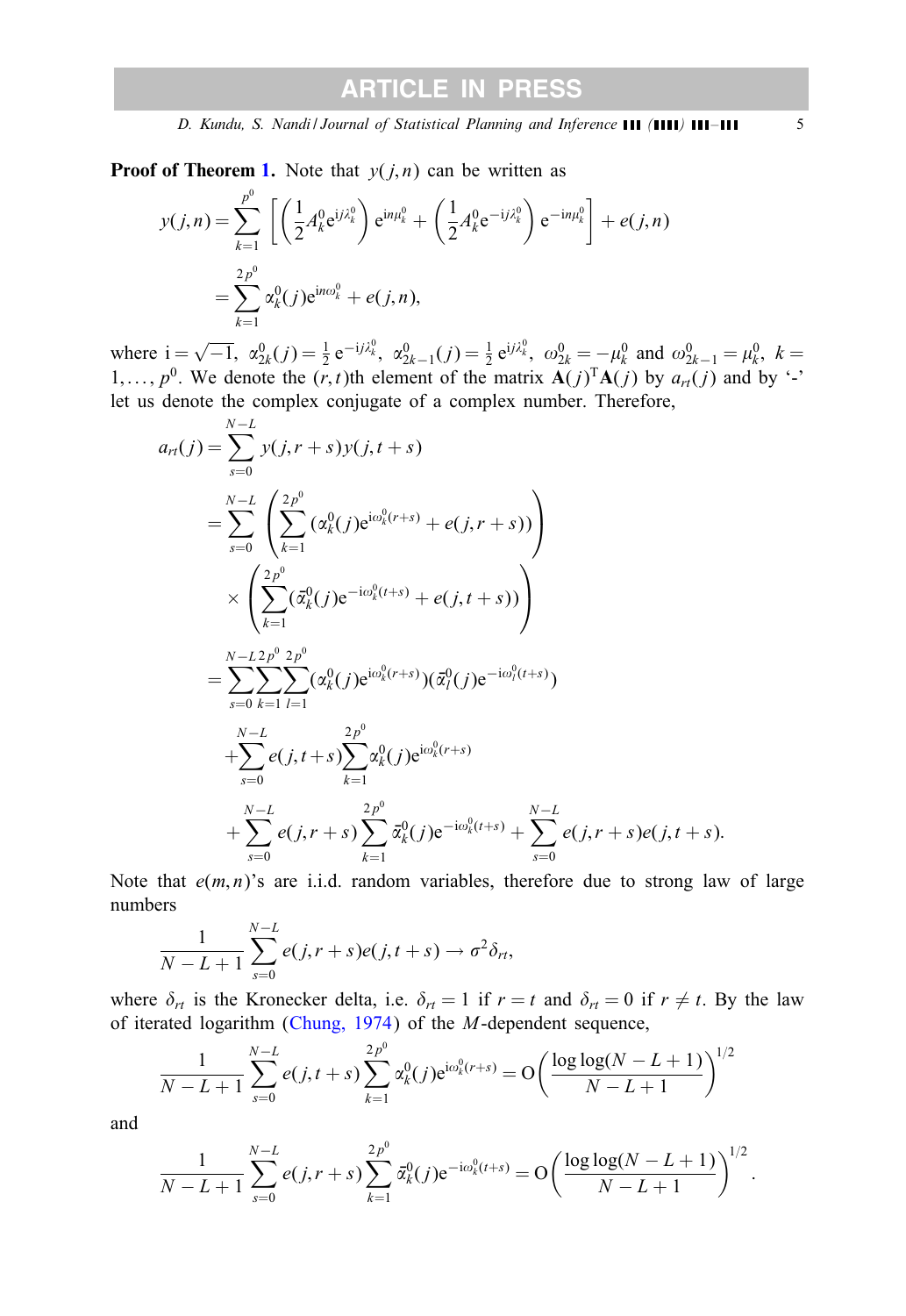<span id="page-5-0"></span>6 *D. Kundu, S. Nandi / Journal of Statistical Planning and Inference ( ) –*

Therefore, for fixed L as  $N \to \infty$  it follows that (see also [Bai et al., 1987\)](#page-12-0)

$$
\mathbf{R}(j) = \mathbf{\Omega}^H \mathbf{D}(j) \mathbf{\Omega} + \sigma^2 \mathbf{I}_L + \mathbf{O} \left( \frac{\log \log (N - L + 1)}{N - L + 1} \right)^{1/2} \quad \text{a.s.,}
$$

where,  $\mathbf{D}(i)$  is a  $2p^0 \times 2p^0$  diagonal matrix as follows:

$$
\mathbf{D}(j) = \text{diag}\{|\alpha_1^0(j)|^2,\ldots,|\alpha_{2p^0}^0(j)|^2\}
$$

and  $\Omega$  is a  $2p^0 \times L$  matrix as defined below

$$
\mathbf{\Omega} = \begin{bmatrix} e^{i\omega_1} & \cdots & e^{iL\omega_1} \\ \vdots & \vdots & \vdots \\ e^{i\omega_{2p^0}} & \cdots & e^{iL\omega_{2p^0}} \end{bmatrix}.
$$

Here  $I_L$  denotes the identity matrix of order L. Now,

$$
\mathbf{R} = \frac{1}{M} \sum_{j=1}^{M} \mathbf{R}(j) = \mathbf{\Omega}^{H} \mathbf{D} \mathbf{\Omega} + \sigma^{2} \mathbf{I}_{L} + \mathbf{O} \left( \frac{\log \log (N - L + 1)}{N - L + 1} \right)^{1/2} \quad \text{a.s.,}
$$
 (3.1)

where  $\mathbf{D} = (1/M) \sum_{j=1}^{M} \mathbf{D}(j)$ . It is assumed that  $\mu_k^0$ 's are distinct and  $\mu_k^0 \in (0, \pi)$ , therefore,  $\omega_k^0$ 's are distinct. Therefore, the rank of  $\Omega$  is  $2p^0$  and also the rank of  $\Omega^H \text{D}\Omega$  is  $2p^0$ . Let the eigenvalues of  $({\bf \Omega}^H {\bf D} {\bf \Omega} + \sigma^2 {\bf I}_L)$  be  $a_{(1)} > \cdots > a_{(2p^0)} > a_{(2p^0+1)} = \cdots =$  $a_{(L)} = \sigma^2$  and let the ordered non-zero eigenvalues of  $\Omega^H \text{D}\Omega$  be  $b_{(1)} > \cdots > b_{(2n^0)} > 0$ . So

$$
a_{(i)} = b_{(i)} + \sigma^2, \quad i = 1, ..., 2p^0
$$
  
=  $\sigma^2$ ,  $i = 2p^0 + 1, ..., L$ .

Therefore, using Lemma [1](#page-3-0) and  $(3.1)$ , we have

$$
\hat{a}_{(i)} = a_{(i)} + O\left(\frac{\log \log(N - L + 1)}{N - L + 1}\right)^{1/2}
$$
 a.s.,

where  $\hat{a}_{(i)}$ 's are the ordered eigenvalues of **R** as defined in Section [2.](#page-2-0) Note that to prove  $\hat{p}$  is a consistent estimator of  $p^0$ , it is sufficient to prove that

$$
IC(q) - IC(p0) > 0 \quad \text{for } q = 0, ..., p0 - 1, p0 + 1, ..., K.
$$

Consider two different cases.

Case I. 
$$
q < p^0
$$
  
\n
$$
IC(q) - IC(p^0) = \log(\hat{a}_{(2q+1)} + 1) - \log(\hat{a}_{(2p^0+1)} + 1) + (q - p^0)C_{N-L+1}
$$
\n
$$
\rightarrow \log(a_{(2q+1)} + 1) - \log(a_{(2p^0+1)} + 1)
$$
\n
$$
= \log(b_{(2q+1)} + \sigma^2 + 1) - \log(b_{(2p^0+1)} + \sigma^2 + 1) > 0.
$$
\nCase II.  $a > p^0$ 

*Case* II.  $q > p$ 

$$
IC(q) - IC(p0) = log(\hat{a}_{(2q+1)} + 1) - log(\hat{a}_{(2p^{0}+1)} + 1) + (q - p0)C_{N-L+1}
$$
  
= log(a\_{(2q+1)} + h<sub>1</sub> + 1) - log(a\_{(2p^{0}+1)} + h<sub>2</sub> + 1)  
+ (q - p<sup>0</sup>)C\_{N-L+1}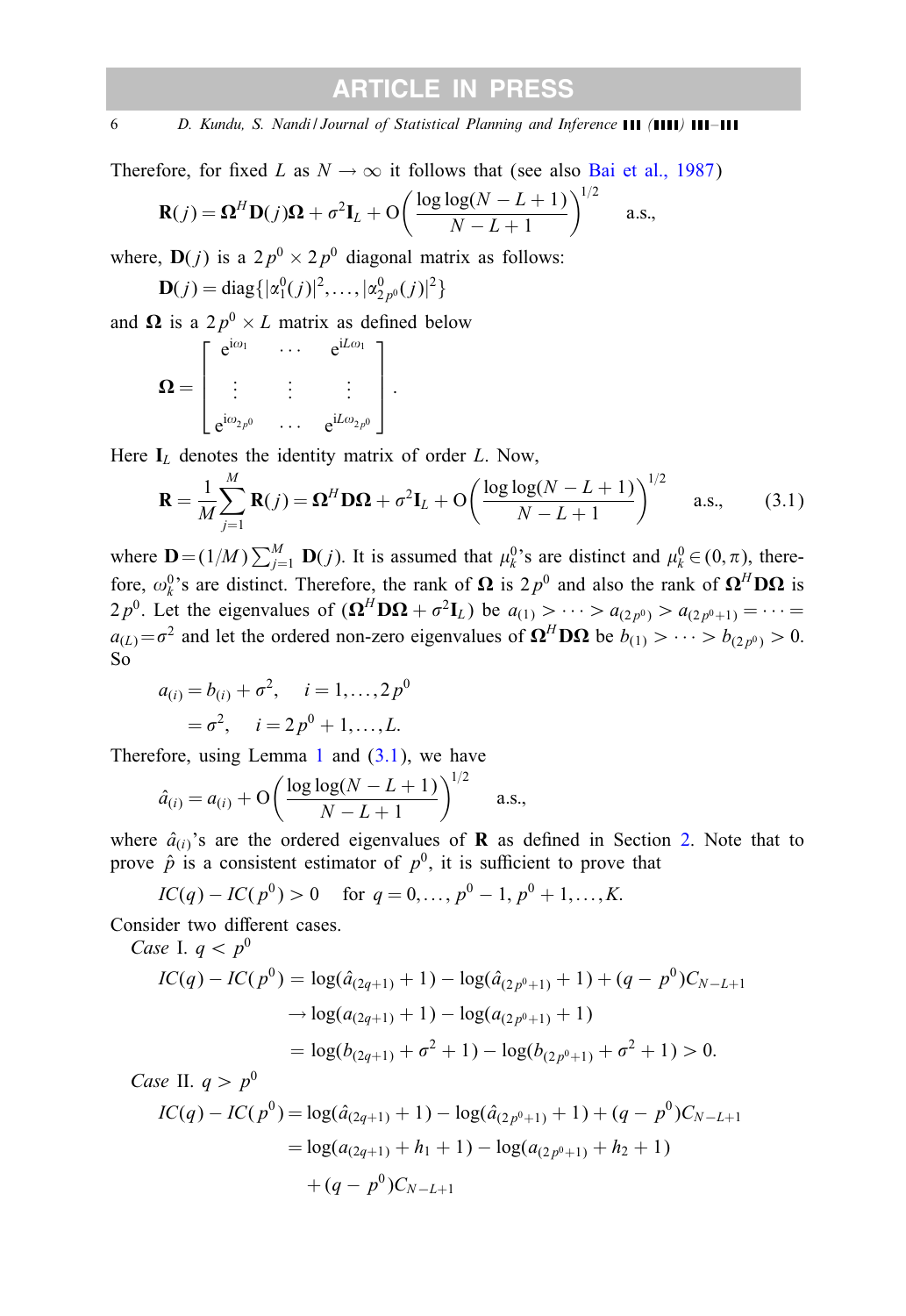<span id="page-6-0"></span>*D. Kundu, S. Nandi / Journal of Statistical Planning and Inference* **111 (1111) 111-111** 7

$$
= \log(\sigma^2 + h_1 + 1) - \log(\sigma^2 + h_2 + 1) + (q - p^0)C_{N-L+1}
$$

$$
= \log(\sigma^2 + 1) + \frac{h_1}{1 + \sigma^2} - \log(1 + \sigma^2) - \frac{h_2}{1 + \sigma^2}
$$

$$
+ (q - p^0)C_{N-L+1} + O\left(\frac{\log \log(N - L + 1)}{N - L + 1}\right).
$$

Here

$$
h_1 = O\left(\frac{\log \log(N-L+1)}{N-L+1}\right)^{1/2}
$$
 and  $h_2 = O\left(\frac{\log \log(N-L+1)}{N-L+1}\right)^{1/2}$ .

Now observe that

$$
\frac{1}{C_{N-L+1}} \left[ IC(q) - IC(p^0) \right] = (q - p^0) + \frac{1}{C_{N-L+1}} \mathcal{O}\left(\frac{\log \log(N-L+1)}{N-L+1}\right)^{1/2} + \frac{1}{C_{N-L+1}} \mathcal{O}\left(\frac{\log \log(N-L+1)}{N-L+1}\right). \tag{3.2}
$$

From the properties of  $C_N$ , it follows that the second term and the third term of the right-hand side of (3.2) go to zero as N tends to  $\infty$ , therefore (3.2) implies,

$$
\frac{1}{C_{N-L+1}}[IC(q) - IC(p^0)] \to (q - p^0) > 0.
$$

From the two cases we have for large  $N$ ,

$$
IC(q) - IC(p0) > 0 \quad \text{for } q \neq p0.
$$
 (3.3)

Therefore, (3.3) implies that  $\hat{p}$  is a consistent estimator of  $p^0$ .

#### 4. Performance analysis

In this section, we obtain an upper bound for  $P(\hat{p} \neq p^0)$ . Now

$$
P(\hat{p} \neq p^0) = P(\hat{p} < p^0) + P(\hat{p} > p^0) = \sum_{q=0}^{p^0-1} P(\hat{p} = q) + \sum_{q=p^0+1}^{K} P(\hat{p} = q)
$$
\n
$$
= \sum_{q=0}^{p^0-1} P(IC(q) - IC(p^0) < 0) + \sum_{q=p^0+1}^{K} P(IC(q) - IC(p^0) < 0).
$$

Let us consider two different cases, *Case* I.  $a < p^0$ 

$$
P(IC(q) - IC(p^{0}) < 0)
$$
  
= $P(\log(\hat{a}_{2q+1)} + 1) - \log(\hat{a}_{2p^{0}+1)} + 1) + (q - p^{0})C_{N-L+1} < 0)$   
= $P(\log(a_{(2q+1)} + 1) - \log(a_{(2p^{0}+1)} + 1) + (q - p^{0})C_{N-L+1}$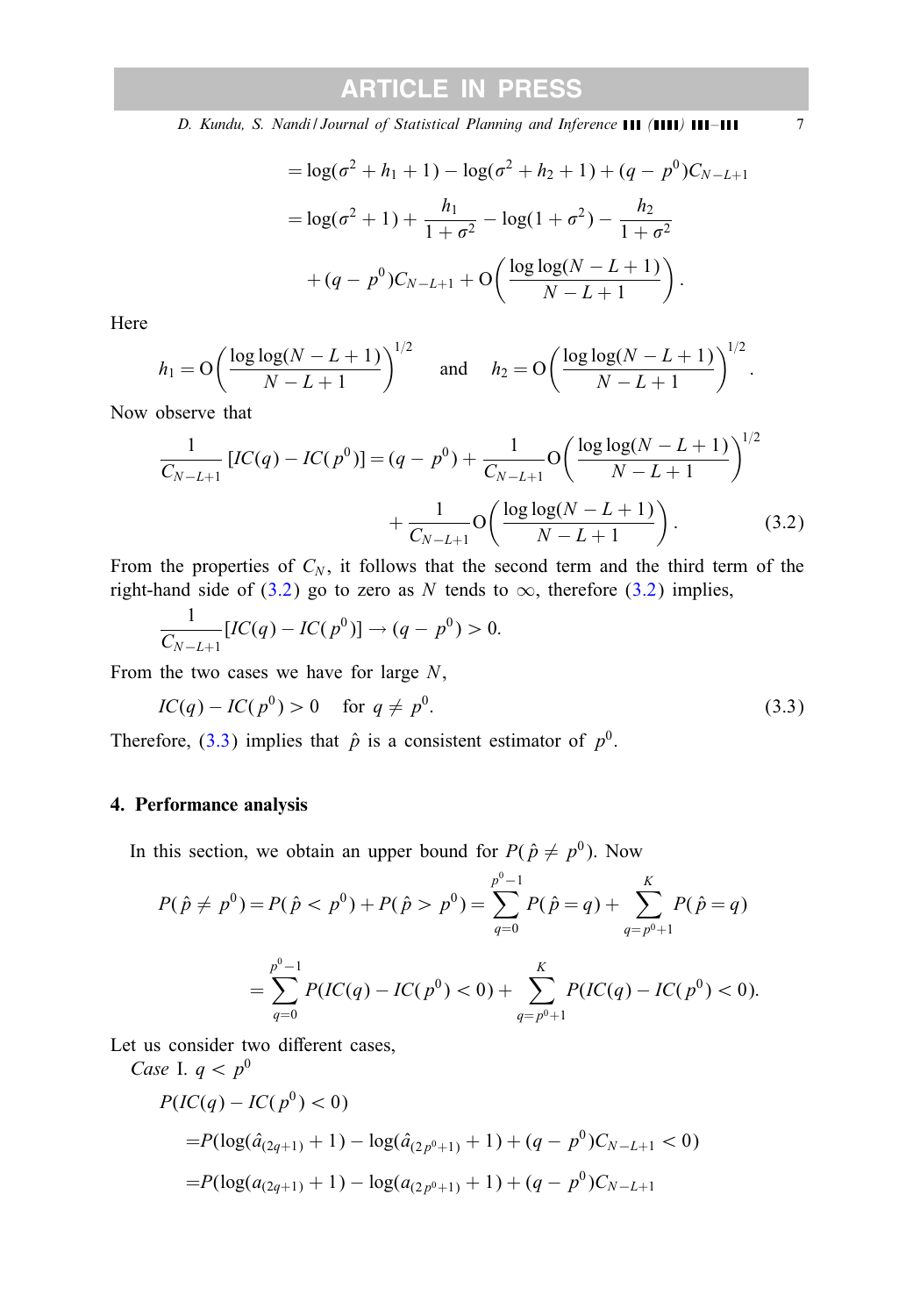<span id="page-7-0"></span>8 *D. Kundu, S. Nandi | Journal of Statistical Planning and Inference* **(11 /** *111* **111** - **111** 

$$
\leq (\log(\hat{a}_{(2p^0+1)}+1) - \log(a_{(2p^0+1)}+1) + \log(a_{(2q+1)}+1) - \log(\hat{a}_{(2q+1)}+1))
$$
  
\n
$$
\leq P(\log(a_{(2q+1)}+1) - \log(a_{(2p^0+1)}+1) < (p^0-q)C_{N-L+1}
$$
  
\n
$$
+ |(\log(\hat{a}_{(2p^0+1)}+1) - \log(a_{(2p^0+1)}+1))| + |\log(a_{(2q+1)}+1)|
$$
  
\n
$$
- \log(\hat{a}_{(2q+1)}+1)|).
$$

Note that there exist a  $\delta > 0$  such that for large N,

$$
\log(a_{(2q+1)}+1) - \log(a_{(2p^0+1)}+1) > (p^0-q)C_{N-L+1} + \delta.
$$

Therefore, for large N,

$$
P(IC(q) - IC(p^{0}) < 0) = 0. \tag{4.1}
$$
\n
$$
Case \text{ II: } q > p^{0}
$$
\n
$$
P(IC(q) - IC(p^{0}) < 0)
$$
\n
$$
= P(\log(\hat{a}_{(2q+1)} + 1) - \log(\hat{a}_{(2p^{0}+1)} + 1) + (q - p^{0})C_{N-L+1} < 0)
$$
\n
$$
= P(\log(\hat{a}_{(2p^{0}+1)} + 1) - \log(\hat{a}_{(2q+1)} + 1) < (p^{0} - q)C_{N-L+1}). \tag{4.2}
$$

Therefore, from  $(4.1)$  it is clear that for large N the probability of under-estimation is zero and to obtain (4.2) we need to know the joint distribution of  $\hat{a}_{(k)}$ , for  $k = 2p^0 +$  $1, \ldots, L$ . We use the matrix perturbation technique similarly as [Kundu \(1998, 2000\)](#page-12-0) to compute the joint distribution of  $\hat{a}_{(1)},\ldots,\hat{a}_{(L)}$ . If we denote  $\mathbf{R}_0 = \mathbf{\Omega}^H \mathbf{D} \mathbf{\Omega} + \sigma^2 \mathbf{I}_L$ , then observe that from the central limit theorem,

√  $N - L + 1(Vec(\mathbf{R}) - Vec(\mathbf{R}_0))$ 

is asymptotically normal with mean vector 0 and  $L^2 \times L^2$  dispersion matrix  $\Gamma$ . Here Vec(.) of a  $L \times L$  matrix is a  $L^2 \times 1$  vector obtained by stacking one column below another. Write

$$
\mathbf{R} = \mathbf{R}_0 + (\mathbf{R} - \mathbf{R}_0) = \mathbf{R}_0 + \varepsilon_{N-L+1} \frac{\mathbf{R} - \mathbf{R}_0}{\varepsilon_{N-L+1}} = \mathbf{R}_0 + \varepsilon_{N-L+1} \mathbf{B}_{N-L+1},
$$
(4.3)

here  $\varepsilon_{N-L+1} = (\log \log(N-L+1)/N - L+1)^{1/2}$ . Therefore, for large  $N, 0 < \varepsilon_{N-L+1} < 1$ , and the elements of  $\mathbf{B}_{N-L+1}$  are bounded almost surely by [\(3.1\)](#page-5-0). Let  $a_i$  be any particular eigenvalue of  $\mathbf{R}_0$  and  $\hat{a}_i$  be the corresponding perturbed eigenvalue of **R**. Suppose  $\mathbf{u}_i$ is the normalized eigenvector of  $\mathbf{R}_0$  corresponding to  $a_i$ . Then from [Wilkinson \(1965,](#page-13-0) [p. 65\),](#page-13-0) we have

$$
\hat{a}_i = a_i + \varepsilon_{N-L+1} \mathbf{u}_i^H \mathbf{B}_{N-L+1} \mathbf{u}_i.
$$
\n(4.4)

It is important to note that  $a_i$  may be repeated eigenvalue, for which  $\mathbf{u}_i$  is not unique. Take any particular  $\mathbf{u}_i$  and still (4.4) is valid [\(Wilkinson, 1965, p. 69\)](#page-13-0). Since the elements of  $\mathbf{B}_{N-L+1}$  are asymptotically normally distributed,  $\mathbf{u}_i^H \mathbf{B}_{N-L+1} \mathbf{u}_i$  will also be asymptotically normally distributed. Clearly  $E(\hat{a}_i)=a_i$  for  $i=1,\ldots,L$  as  $E(\mathbf{B}_{N-L+1})=0$ . From [Brillinger \(1981, pp. 114, 343\),](#page-12-0) it is clear that  $\hat{a}_i$  is asymptotically normally distributed with mean  $a_i$  and variance  $a_i^2/(N - L + 1)$  for  $i = 1,...,L$  and  $\hat{a}_i$  and  $\hat{a}_i$  are asymptotically independently distributed for  $i \neq j$ . Note that for large N, the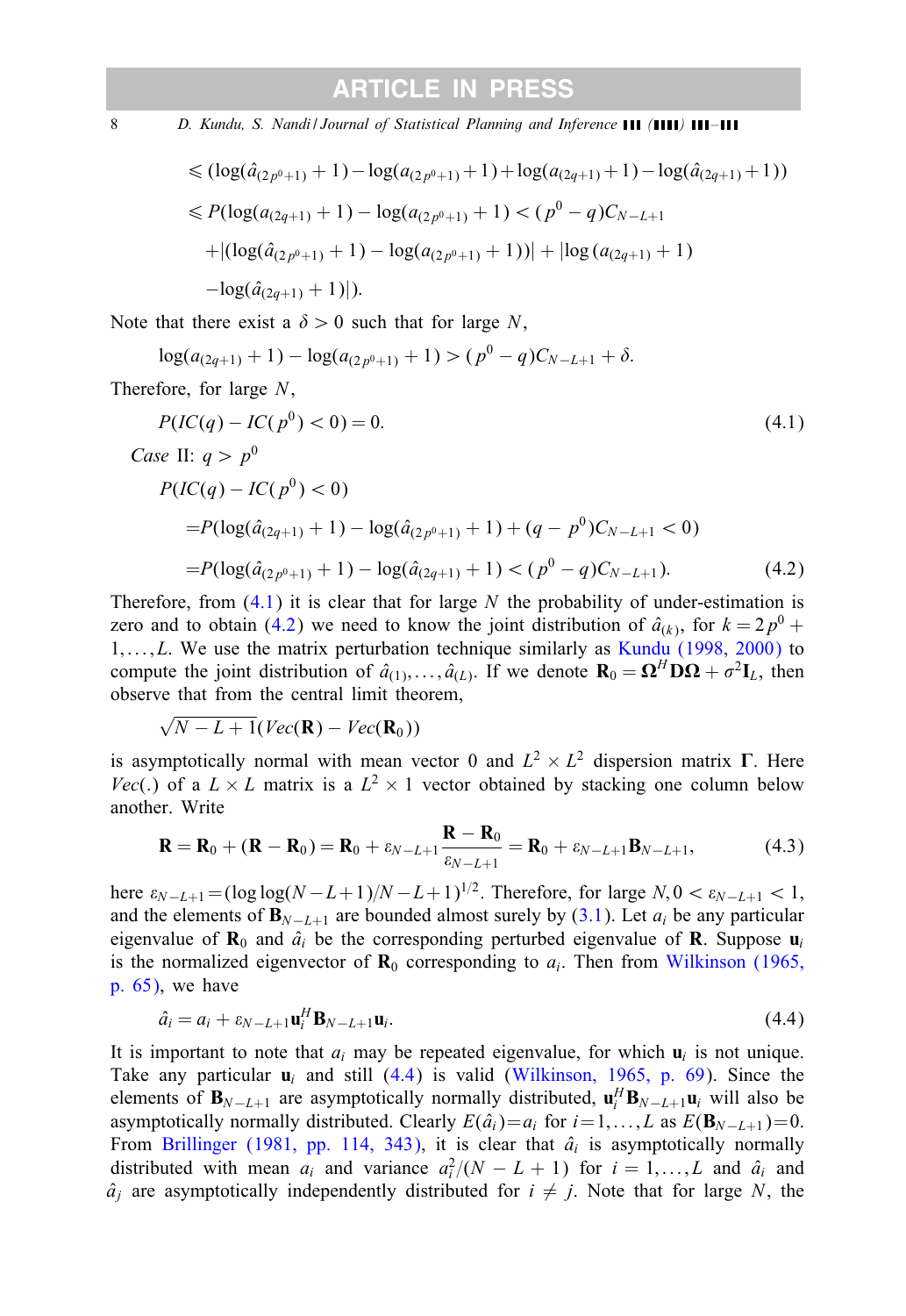<span id="page-8-0"></span>distribution of  $\{\hat{a}_{(2p^0+1)},...,\hat{a}_{(L)}\}$  is the same as the order statistics of a random sample of size  $(L-2p^0)$  from a normal distribution with mean  $\sigma^2$  and variance  $\sigma^4/(N-L+1)$ . Therefore, to compute the probabilityof wrong estimate we need to know the joint distribution of  $\log(\hat{a}_{(i)}+1)-\log(\hat{a}_{(k)}+1)$ . It is not easy to obtain the exact distribution of  $log(\hat{a}_{(i)} + 1) - log(\hat{a}_{(k)} + 1)$ , we use Monte Carlo simulations similarly as [Kundu](#page-12-0)  $(1998, 2000)$  to estimate the probability of wrong detection.

#### 5. Numerical experiments and discussions

In this section, we perform some numerical experiments to present both the effectiveness of our method and the usefulness of the analysis. We consider the following two models:

*Model* 1:

$$
y(m, n) = 4.0 \cos(1.0m + 2.0n) + 5.0 \cos(1.5m + 2.5n) + e(m, n).
$$

*Model* 2:

 $y(m, n) = 1.0 \cos(1.0m + 2.0n) + 1.0 \cos(1.5m + 2.5n)$  $+ 5.0 \cos(0.2m + 0.5n) + e(m, n).$ 

In both the cases  $m = n = 1,...,30$ . For Model 1 we consider  $\sigma^2 = 2,4$  and 6 and for Model 2, we consider  $\sigma^2 = 1, 1.5$  and 2. Models 1 and 2 have  $p^0 = 2$  and 3, respectively. We plot the periodogram function of both the models in Figs. 1 and [2,](#page-9-0) respectively. From Fig. 1 it is clear that Model 1 has two components whereas from Fig. [2](#page-9-0) it is not clear that Model 2 has three components. Note that if the errors are zero, then the periodogram function has the peaks at the frequency pair  $(\lambda, \mu)$ . But in some cases all the peaks may not be observable.

Now, we estimate the model order using the method proposed in Section [2.](#page-2-0) It is assumed that the number of terms can be at most 5, i.e.  $K = 5$  and we take the



Fig. 1. Periodogram function of Model 1, when  $\sigma^2 = 2.0$ .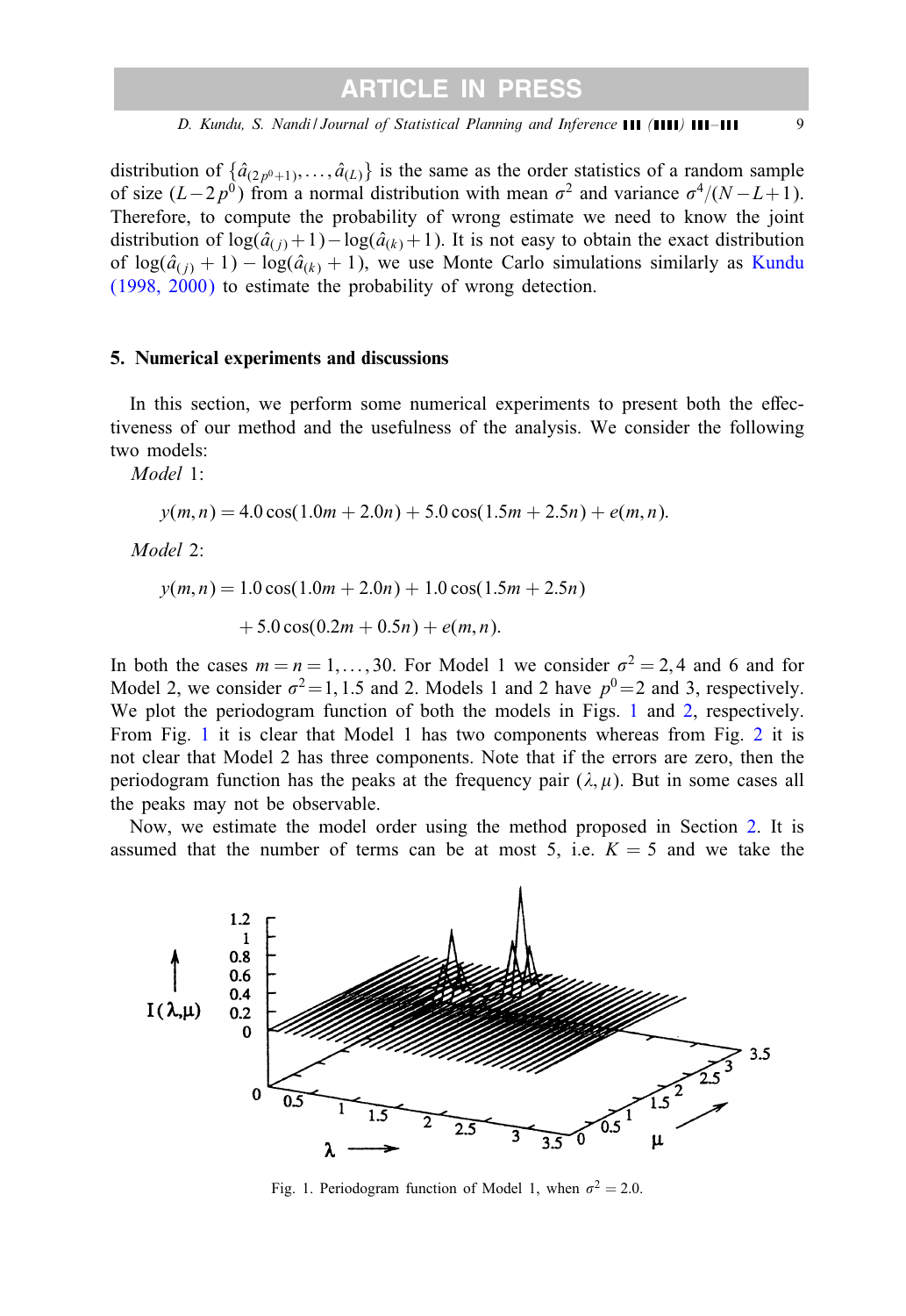<span id="page-9-0"></span>10 *D. Kundu, S. Nandi / Journal of Statistical Planning and Inference* **(11 / 111 / 111 / 111** 



Fig. 2. Periodogram function of Model 2, when  $\sigma^2 = 1.0$ .

minimum possible value of L, namely  $L = 11$ . We use 12 different  $C_N$ 's, all of them satisfy [\(2.2\)](#page-2-0) but converge to zero at different rates. Labeling them as  $C_N(j)$ , we take  $C_N(1) = (1/N)^{0.1}$ ,  $C_N(2) = (1/N)^{0.2}$ ,  $C_N(3) = (1/N)^{0.3}$ ,  $C_N(4) = (1/N)^{0.4}$ ,  $C_N(5)=1/\log(N),\ C_N(6)=(1/\log(N))^{0.2},\ C_N(7)=(1/\log(N))^{0.4},\ C_N(8)=(1/\log(N))^{0.6},$  $C_N(9) = (1/\log(N))^{0.8}; C_N(10) = (1/N \log(N))^{0.1}; C_N(11) = (1/N \log(N))^{0.3}; C_N(12)$  $=(1/\log \log (N))$ . Out of 5000 replications, the probability of correct estimates and the probability of wrong estimates (PWEs) are obtained for different  $\sigma$ 's for both the models. We also obtain the estimate of the PWEs as follows. We draw a sample of size  $L - 2p^0$  from a Gaussian distribution with mean  $\sigma^2$  and variance  $\sigma^4/(N - L + 1)$ . We order them as  $\hat{a}_{(2p^0+1)} > \cdots > \hat{a}_{(L)}$  and check whether

$$
\log(\hat{a}_{(2p^0+1)}+1) - \log(\hat{a}_{(2q+1)}+1) < (p^0-q)C_{N-L+1},\tag{5.1}
$$

for  $q \geq p_0 + 1$ . We repeat the process 200 times and compute the percentage of times  $(5.1)$  holds, which gives an estimate of  $(4.2)$ . Similarly, we can compute an estimate of [\(4.1\)](#page-7-0). Adding the two we obtain an estimate of PWEs. The results are reported in Tables [1](#page-10-0) and [2](#page-10-0) for Models 1 and 2, respectively. In both the tables we report the PWEs obtained from 5000 replications and in bracket the corresponding theoretical estimate of PWEs. Some of the points are quite clear from the tables. First of all the performances of all the  $C_N(j)$ 's improve as the error variance decreases, which is not very surprising. Interestingly the performances of the different  $C_N(j)$ 's depend very much on the choice of  $C_N(j)$ 's and also on the model. In both the cases the performances of the different  $C_N(j)$ 's can vary from one extreme to the other. For example, some of the  $C_N(j)$ 's detect the correct order model all the times whereas some of the  $C_N(i)$ 's cannot detect the correct order at all. It is also important to note that the theoretical estimated probabilities match reasonablywell with the simulated one, in almost all the cases considered.

Looking at the tables, it is clear that the theoretical bounds are quite close to the actual values. But unfortunately without knowing the actual parameters, we cannot calculate the theoretical probabilities. We estimate these probabilities with the help of the given sample and using the re-sampling technique. We finally use them to choose the correct order model. From any given sample, we compute the matrix  **and obtain**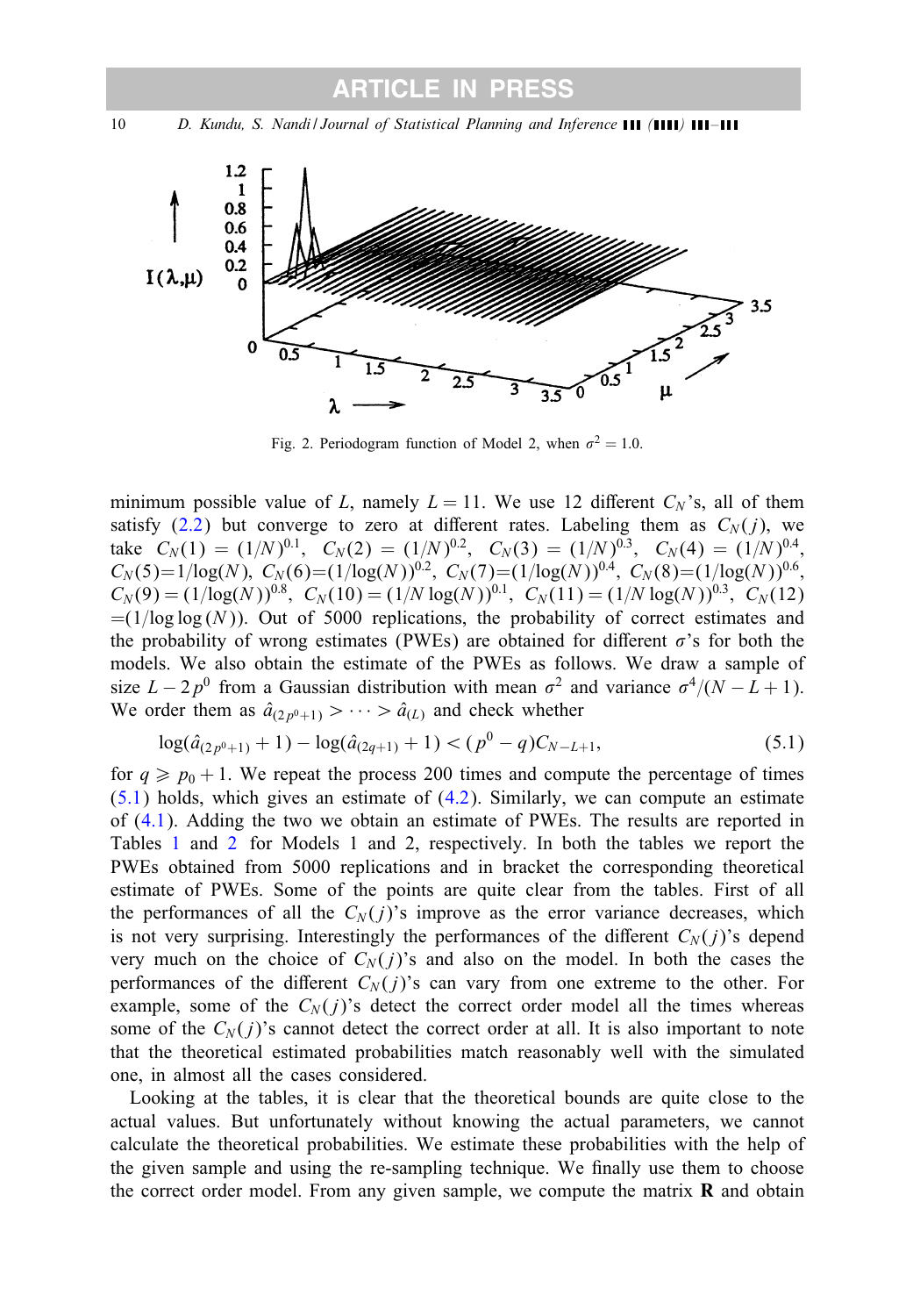*D. Kundu, S. Nandi / Journal of Statistical Planning and Inference ( ) –* 11

Penalty  $\sigma^2 = 2.0$   $\sigma^2 = 4.0$   $\sigma^2 = 6.0$  $C_N(1)$  0.00 (0.00) 0.00 (0.00) 0.00 (0.00) 0.00 (0.00)  $C_N(2)$  0.00 (0.00) 0.00 (0.00) 0.00 (0.00) 0.00 (0.00)  $C_N(3)$  0.00 (0.00) 0.00 (0.00) 0.00 (0.00) 0.00 (0.00)  $C_N(4)$  0.01 (0.00) 0.01 (0.00) 0.01 (0.00) 0.01 (0.00)  $C_N(5)$  0.00 (0.00) 0.01 (0.00) 0.01 (0.00) 0.01 (0.00)  $C_N(6)$  0.00 (0.00) 0.00 (0.00) 0.00 (0.00) 0.00 (0.01)  $C_N(7)$  0.00 (0.00) 0.00 (0.01) 0.00 (0.17)  $C_N(8)$  0.00 (0.00) 0.00 (0.24) 0.54 (0.75)  $C_N(9)$  0.00 (0.19) 0.99 (0.93) 1.00 (0.99)  $C_N(10)$  0.00 (0.00) 0.00 (0.00) 0.00 (0.01) 0.00 (0.12)  $C_N(11)$  1.00 (1.00) 1.00 (1.00) 1.00 (1.00) 1.00 (1.00)  $C_N(12)$  0.00 (0.00) 0.00 (0.00) 0.00 (0.00) 0.00 (0.00)

<span id="page-10-0"></span>Table 1 The PWEs for different penalty functions for Model 1;  $M = N = 30$ 

Table 2 The PWEs for different penalty functions for Model 2;  $M = N = 30$ 

| Penalty   | $\sigma^2 = 1.0$ | $\sigma^2 = 1.5$ | $\sigma^2 = 2.0$ |
|-----------|------------------|------------------|------------------|
| $C_N(1)$  | 1.00(0.80)       | 1.00(0.96)       | 1.00(0.98)       |
| $C_N(2)$  | 0.99(0.32)       | 1.00(0.67)       | 1.00(0.85)       |
| $C_N(3)$  | 0.11(0.06)       | 0.74(0.27)       | 0.97(0.51)       |
| $C_N(4)$  | 0.00(0.01)       | 0.03(0.06)       | 0.26(0.18)       |
| $C_N(5)$  | 0.00(0.01)       | 0.13(0.11)       | 0.53(0.27)       |
| $C_N(6)$  | 1.00(0.99)       | 1.00(1.00)       | 1.00(1.00)       |
| $C_N(7)$  | 1.00(1.00)       | 1.00(1.00)       | 1.00(1.00)       |
| $C_N(8)$  | 1.00(1.00)       | 1.00(1.00)       | 1.00(1.00)       |
| $C_N(9)$  | 1.00(1.00)       | 1.00(1.00)       | 1.00(1.00)       |
| $C_N(10)$ | 1.00(1.00)       | 1.00(1.00)       | 1.00(1.00)       |
| $C_N(11)$ | 1.00(1.00)       | 1.00(1.00)       | 1.00(1.00)       |
| $C_N(12)$ | 1.00(0.98)       | 1.00(0.99)       | 1.00(1.00)       |

the  $L$  ordered eigenvalues of  $\bf{R}$  and the corresponding eigenvectors. Now suppose using the penalty function  $C_N(k)$ , we estimate the order of the model as  $p_k$ . Assuming  $p_k$  as the correct order model, we compute the estimate of  $\sigma^2$  by averaging the last  $L - 2p_k$  eigenvalues of **R** say,  $\hat{\sigma}^2$ . We estimate the right-hand side of [\(4.2\)](#page-7-0) assuming  $\hat{\sigma}^2$  is the true value of  $\sigma^2$ . Similarly assuming  $\hat{a}_{(1)},\dots,\hat{a}_{(2p^0)}$  are the true values of  $a_{(1)},...,a_{(2p^0)}, p_k$  is the correct order model and using the asymptotic distribution of  $\hat{a}_{(1)},\ldots,\hat{a}_{(2p^0)}$  we estimate the probability of under estimating  $p^0$ . Adding the two we estimate the probability of wrong detection. It can be shown that for large  $N$ , the estimate of PWEs under the assumption of correct order model will be less than the estimate of wrong detection under the assumption of lower/higher order model, because the former one goes to zero as  $N$  tends to infinity whereas the later one goes to a positive quantity.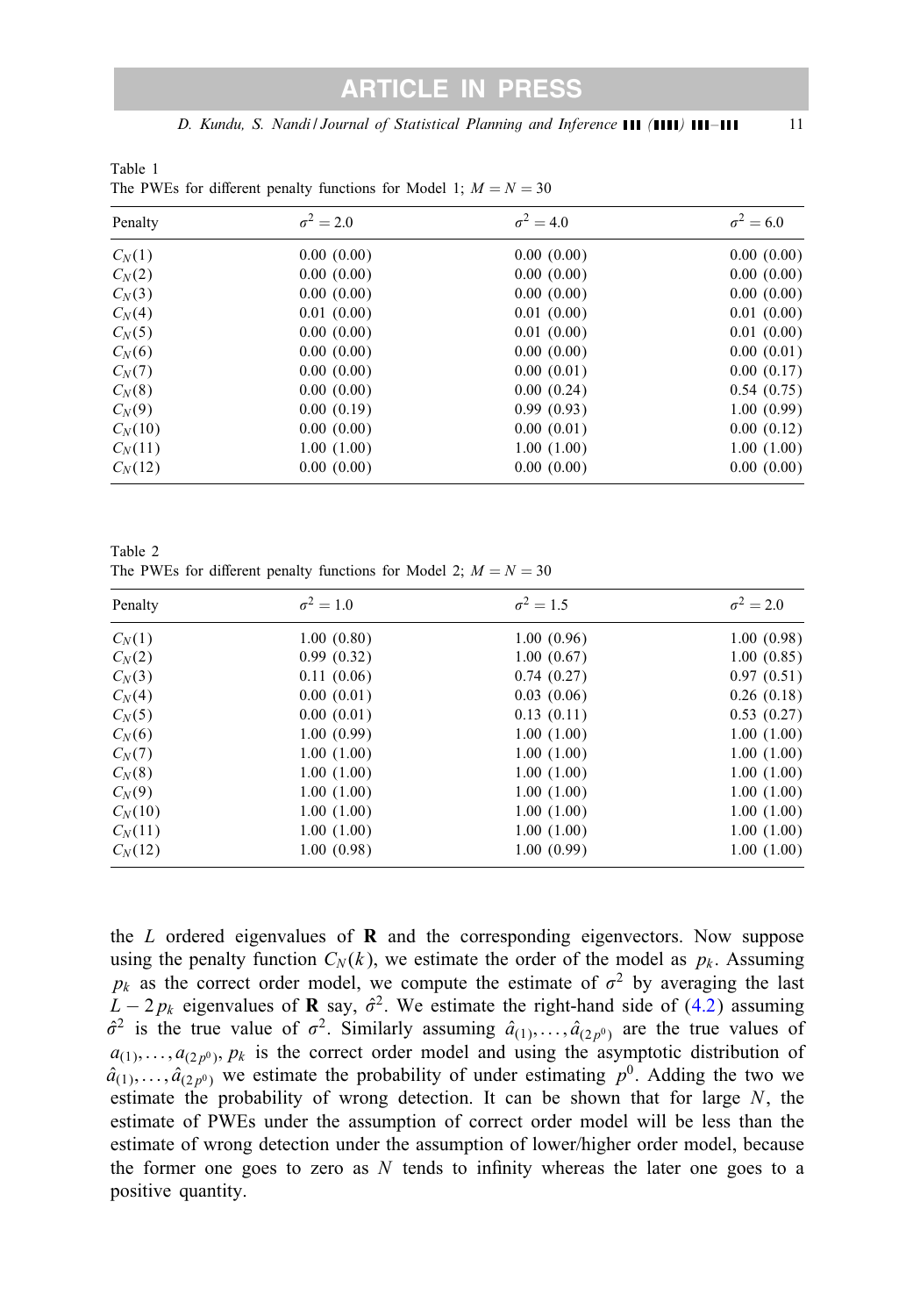#### <span id="page-11-0"></span>12 *D. Kundu, S. Nandi / Journal of Statistical Planning and Inference* **(11 / 111 / 111 / 111**

We use this idea and compute the estimate of PWEs for all the criteria and choose that one which gives the lowest PWEs. We use the same model and the same set of penalty functions and in each trial we choose that penalty function which gives the minimum PWEs. In each case we draw a random sample of size 200 to compute the PWEs and replicate it over 5000 times. For Model 1, it is observed that the proposed method detects the correct order model in all the cases and for Model 2, the PWEs for  $\sigma^2 = 1, 1.5$  and 2 are 0.00, 0.03 and 0.26, respectively. From the above results it is clear that the proposed method works quite well for both the models and for different error variances. Although any particular  $C_N(i)$  does not work for all the models and for different error variances but the present method works quite well for different models and for different error variances also. It may not be very surprising, because here we have a class of penalty functions and from there we are going to choose the best one.

Another important question we should address is how to choose the class  $C_N$ . As we had mentioned before that we should choose the class such that all the  $C<sub>N</sub>$  in that class satisfy conditions  $(2.2)$  but converge to zero at different rates. As a thumb rule, we suggest as follows: From a given  $y(m, n)$  and for fixed L, first compute  $\hat{a}_{(1)}, \dots, \hat{a}_{(L)}$ as defined in Section [2.](#page-2-0) Choose few  $C_N$ 's less than  $log(\hat{a}_{(L)} + 1)$  and few  $C_N$ 's greater than  $log(\hat{a}_{(1)} + 1)$ . Choose the other  $C_N$ 's distributing over the entire range. Usually 10–12  $C_N$ 's in that class serve the purpose.

#### 6. Conclusions

In this paper, we propose a new method to detect the number of components of a 2-D model using singular value decomposition technique and the penalty function approach. We prove the strong consistency of the proposed method under the assumption that the errors are i.i.d. random variables having mean zero and finite variance. We have also done some performance analysis of the proposed method using the large sample approximation. We propose a re-sampling technique to compute the estimate of the probability of wrong detection and that was used to obtain a data independent penalty function. The performance of the proposed method is quite satisfactory. It is observed that our proposed method works better than the usual information theoretic criteria. Note that we develop the proposed method using the rows, similarly it can be done using the columns also and the analysis will be same. One question naturally comes how the present method performs compared to the method proposed by [Miao et al.](#page-13-0) [\(1998\)](#page-13-0) for an equivalent 2-D model. [Miao et al.'s \(1998\)](#page-13-0) method can be easilyused in this case. [Miao et al. \(1998\)](#page-13-0) also used information theoretic type criterion with different penalty functions satisfying condition (see Eq.  $(2.3)$  of [Miao et al., 1998\)](#page-13-0) similar to conditions  $(2.2)$  as stated here. Since there are infinitely many choices of the penalty functions so the question is which one to choose. They also have not suggested any particular one. Although all of them provide consistent estimates but the performance for finite sample will very much depend on the model as well as on the penalty function. Therefore, for a particular model if somebody chooses the wrong penalty function, its performance for finite sample can be quite bad, even though it is known to provide consistent estimate of  $p^0$ . This is the main difference with our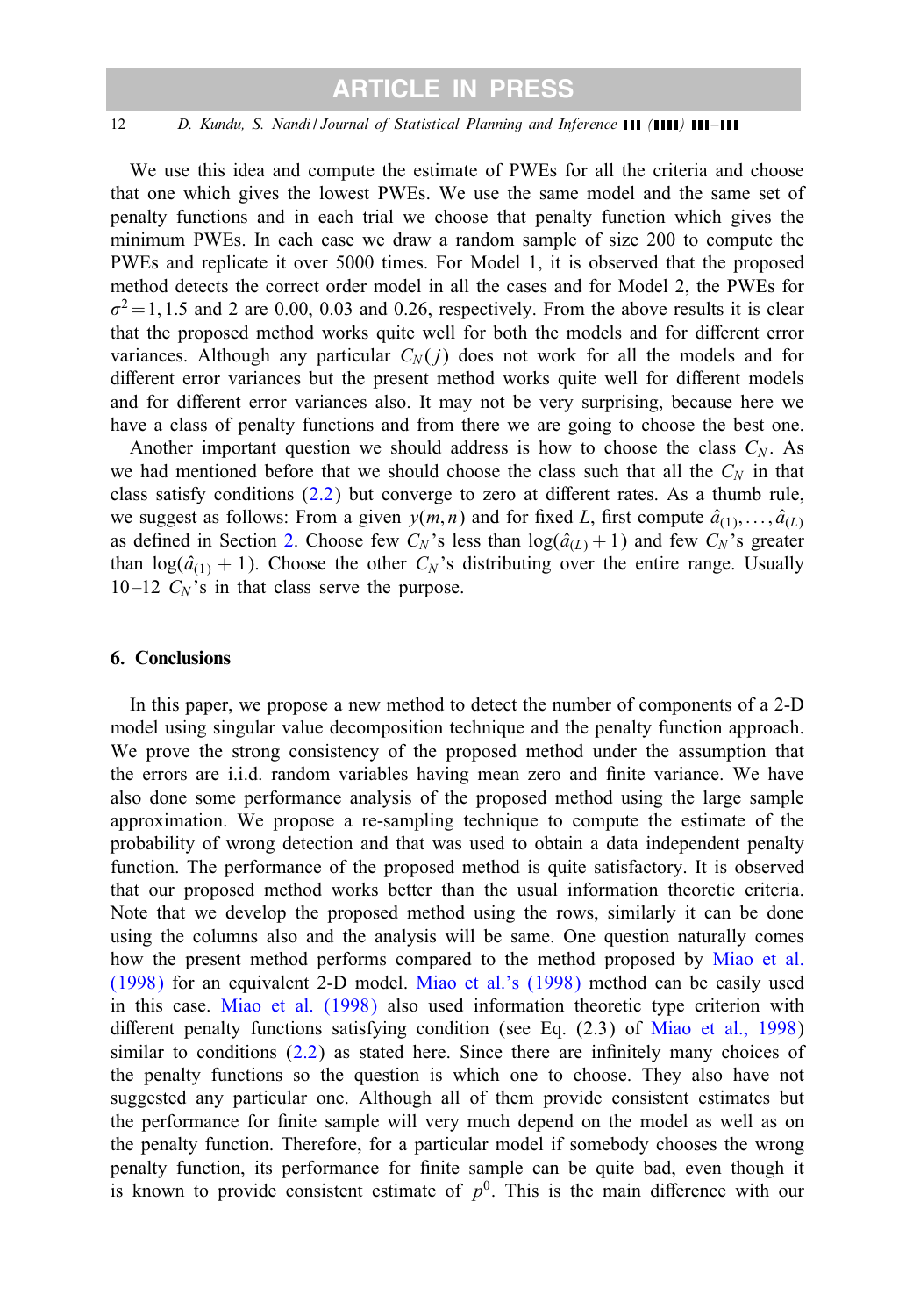<span id="page-12-0"></span>method and the existing ones. We do not recommend to use anyparticular penalty function, but a class of penalty functions and the proposed technique will find the best possible one from the given class.

Another important point is worth mentioning is the choice of L. First of all we choose  $2K < L < N - 2K + 1$  and this idea came from the extended order modeling idea of [Tufts and Kumaresan \(1982\)](#page-13-0) which was used to estimate efficiently the unknown parameters for the one-dimensional sinusoidal model. It is observed (Kundu, 1998) that the extended order modeling works verywell even for estimating the number of components for the one-dimensional sinusoidal model. Although in estimation of the frequencies and amplitudes the choice of  $L$  is quite important but in this case we observe by simulation study (not reported here) that the choice of  $L$  is not that important. Therefore, we recommend to use the minimum possible L, namely  $L = 2K + 1$ , for computational simplicity.

#### Acknowledgements

The authors would like to thank two referees and one associate editor for some very constructive suggestions.

#### References

- Bai, Z.D., Rao, C.R., 1989. Spectral analytic methods for the estimation of number of signals and directions of arrivals. In: Prasad, S., Kashyap, L. (Eds.), Spectral Analysis in One- or Two-Dimensions. Oxford and IBH Publications, New Delhi, pp. 493–507.
- Bai, Z.D., Chen, X.R., Krishnaiah, P.R., Zhao, L.C., 1987. Asymptotic property of the EVLP estimation for the superimposed exponential signals in noise. Technical Report, CMA, The Universityof Pittsburgh, 87–19.
- Bansal, N.K., Hamedani, G.G., Zhang, H., 1999. Non-linear regression with multidimensional indices. Statist. Probab. Lett. 45, 175–186.
- Barbieri, M.M., Barone, P., 1992. A two-dimensional Prony's method for spectral estimation. IEEE Trans. Signal Process. 40 (11), 2747–2756.
- Brillinger, D.R., 1981. Time Series Data Analysis and Theory. Holden-Day Inc., San Francisco, CA.
- Cabrera, S.D., Bose, N.K., 1993. Prony's method for two-dimensional complex exponentials modeling. In: Tzafestas, S.G. (Ed.), Applied Control. Marcel Dekker, New York, pp. 401–411 (Chapter 15).
- Chun, J., Bose, N.K., 1995. Parameter estimation via signal selectivityof signal subspaces (PESS) and its applications to 2-D wave number estimation. Digital Signal Process. 5, 58–76.
- Chung, K.L., 1974. A Course in Probability Theory. Academic Press, New York.
- Hua, Y., 1992. Estimating two-dimensional frequencies bymatrix enhancement and matrix Pencil. IEEE Trans. Signal Process. 40 (9), 2267–2280.
- Kay, S.M., 1988. Modern Spectral Estimation. Prentice-Hall, Englewood Cliffs, NJ.
- Kundu, D., 1992. Detecting the number of signals for undamped exponential models using information theoretic criteria. J. Statist. Comput. Simulation 44, 117–131.
- Kundu, D., 1998. Estimating the number of sinusoids and its performance analysis. J. Statist. Comput. Simulation 60, 347–362.
- Kundu, D., 2000. Estimating the number of signals in the presence of white noise. J. Statist. Plann. Inferences 90, 57–68.
- Kundu, D., Gupta, R.D., 1998. Asymptotic properties of the least-squares estimators of a two-dimensional textures model. Metrika 48, 83–97.